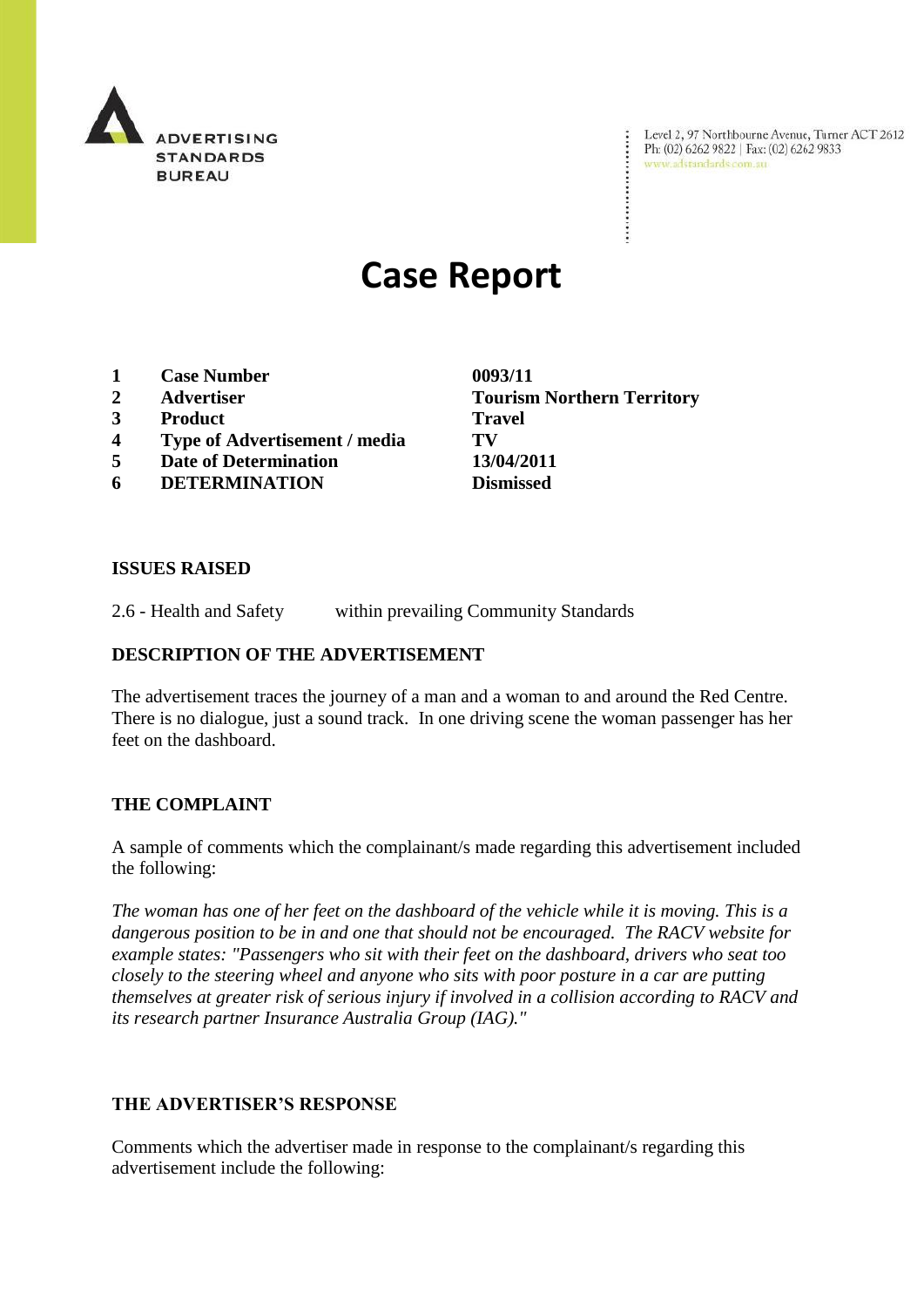*The complainant has raised specific concern relating to an image in the advertisement showing a passenger in a four-wheel drive vehicle with their foot on the dashboard while it is moving and sites the RACV website which states, "Passengers who sit with their feet on the dashboard, drivers who seat too closely to the steering wheel and anyone who sits with poor posture in a car are putting themselves at greater risk of serious injury if involved in a collision". The complainant suggests that the advertisement therefore contravenes section 2.6 of the Australian Association of National Advertisers (AANA) Advertiser Code of Ethics. I understand that in section 2.6 of the Code of Ethics, the definition of "Prevailing Community Standards on Health and Safety" is "the community standards determined by the Advertising Standards Board as those prevailing at the relevant time, and based on research carried out on behalf of the Advertising Standards Board as it sees fit, in relation to Advertising or Marketing Communications".*

*I would like to assure you that Tourism NT are committed to ensuring that all of our advertising meets the guidelines set out in section two of the AANA Code of Ethics and strongly believe that no part of section two of the AANA Code of Ethics has been contravened in that the Red Centre advertisement was language appropriate, does not portray violence and does not discriminate. Tourism NT also notes that it is not an offence under the Australian Road Rules, Traffic Act (NT) or the Traffic Regulations (NT) for a passenger to have their feet, or any other part of their body on the dashboard.*

*The 45 second Tourism NT Red Centre advertisement the complainant is referring to shows a series of images featuring two main characters and traces their journey to and around the Red Centre. An image includes a visual of the woman sitting in the passenger seat of a fourwheel drive vehicle with her left foot resting on the front of the dashboard of the vehicle. The primary focus and intention of the advertisement was to create a relaxed and carefree imagery not one of reckless or dangerous behaviour.* 

*The RACV website quoted by the complainant equally applies to "anyone sitting with poor posture". Poor posture no doubt has health consequences in any circumstances, but portraying it in an advertisement would not breach section 2.6 of the AANA Code of Ethics. The RACV concern is based partly on deployment of airbags, however the four-wheel drive vehicle in the advertisement is an older vehicle and therefore does not have an airbag in the passenger side.* 

*In this regard, Tourism NT submits that the intent of the advertisement is entirely in line with the community standards and expectations that would reasonably apply to a communication of this nature. Tourism NT do not consider the behaviour in the advertisement contravenes prevailing community safety nor would the advertisement encourage anyone, child or adult, to ride with their feet on the dashboard.* 

*Whilst Tourism NT notes the complaint and its nature, it does not believe that it has in the design and production of the advertisement contravened the AANA Advertising Code of Ethics.*

#### **THE DETERMINATION**

The Advertising Standards Board ("Board") considered whether this advertisement breaches section 2 of the Advertiser Code of Ethics (the "Code").